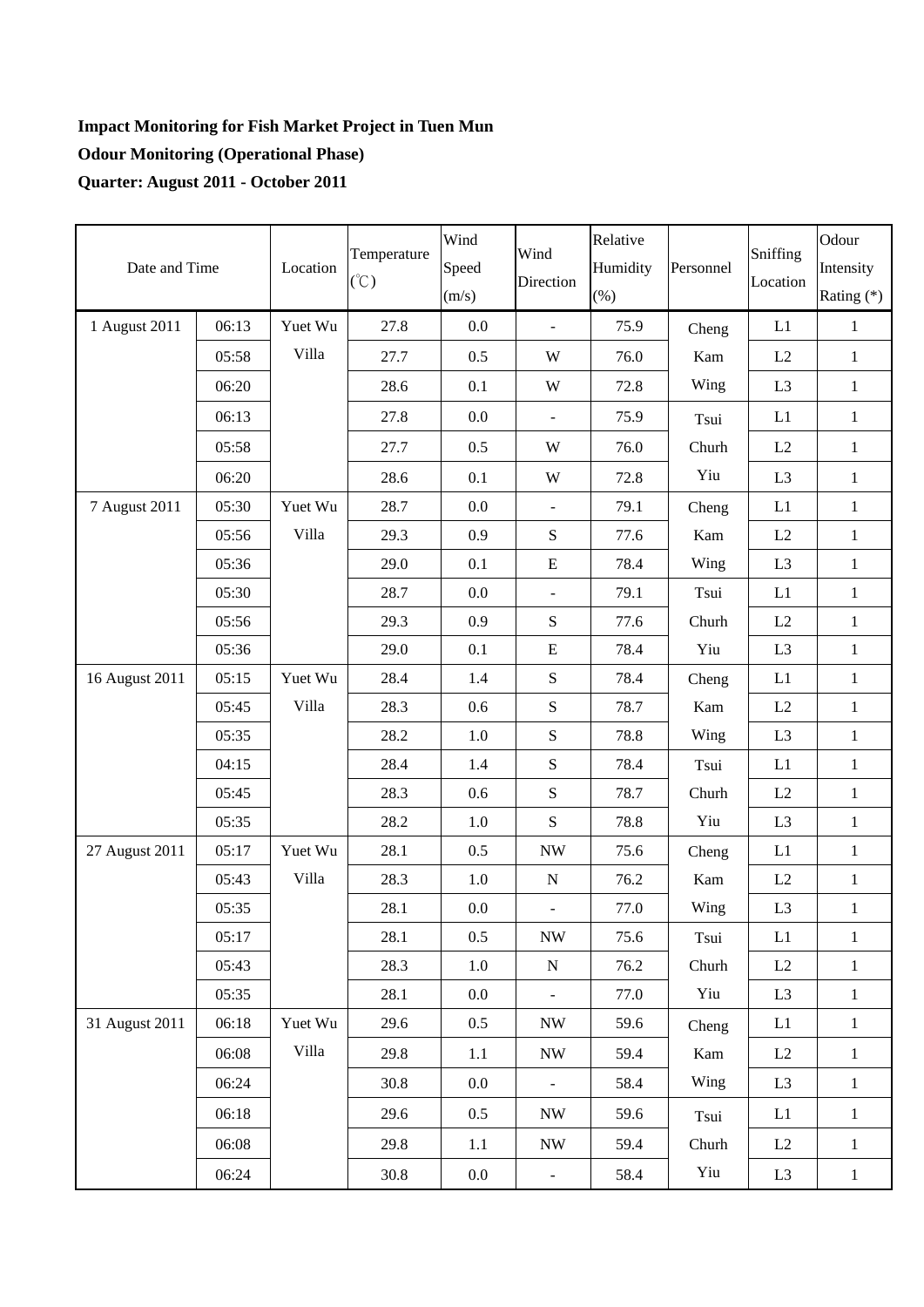| 5 September    | 05:48 | Yuet Wu | 28.0 | 0.8 | $\ensuremath{\text{NW}}$ | 80.1 | Cheng | L1             | $\mathbf{1}$ |
|----------------|-------|---------|------|-----|--------------------------|------|-------|----------------|--------------|
| 2011           | 06:14 | Villa   | 28.1 | 0.2 | ${\bf N}$                | 80.9 | Kam   | L2             | $\mathbf{1}$ |
|                | 06:05 |         | 28.1 | 0.1 | $\ensuremath{\text{NW}}$ | 80.1 | Wing  | L <sub>3</sub> | $\mathbf{1}$ |
|                | 05:48 |         | 28.0 | 0.8 | $\ensuremath{\text{NW}}$ | 80.1 | Tsui  | L1             | $\mathbf{1}$ |
|                | 06:14 |         | 28.1 | 0.2 | ${\bf N}$                | 80.9 | Churh | L2             | $1\,$        |
|                | 06:05 |         | 28.1 | 0.1 | $\ensuremath{\text{NW}}$ | 80.1 | Yiu   | L <sub>3</sub> | $1\,$        |
| 17 September   | 06:13 | Yuet Wu | 27.7 | 2.3 | $\ensuremath{\text{NW}}$ | 77.2 | Cheng | L1             | $\mathbf{1}$ |
| 2011           | 06:03 | Villa   | 28.1 | 1.6 | ${\bf N}$                | 76.4 | Kam   | L2             | $1\,$        |
|                | 06:26 |         | 28.0 | 1.5 | ${\bf N}$                | 76.6 | Wing  | L <sub>3</sub> | $\mathbf{1}$ |
|                | 06:13 |         | 27.7 | 2.3 | $\ensuremath{\text{NW}}$ | 77.2 | Tsui  | L1             | $\mathbf{1}$ |
|                | 06:03 |         | 28.1 | 1.6 | ${\bf N}$                | 76.4 | Churh | L2             | $\mathbf{1}$ |
|                | 06:26 |         | 28.0 | 1.5 | ${\bf N}$                | 76.6 | Yiu   | L <sub>3</sub> | $\mathbf{1}$ |
| 24 September   | 05:55 | Yuet Wu | 24.7 | 2.5 | ${\bf N}$                | 68.1 | Cheng | L1             | $1\,$        |
| 2011           | 05:41 | Villa   | 24.7 | 3.3 | ${\bf N}$                | 68.7 | Kam   | L2             | $\mathbf{1}$ |
|                | 06:12 |         | 24.5 | 2.0 | ${\bf N}$                | 71.0 | Wing  | L <sub>3</sub> | $1\,$        |
|                | 05:55 |         | 24.7 | 2.5 | ${\bf N}$                | 68.1 | Tsui  | L1             | $1\,$        |
|                | 05:41 |         | 24.7 | 3.3 | ${\bf N}$                | 68.7 | Churh | L2             | $\mathbf{1}$ |
|                | 06:12 |         | 24.5 | 2.0 | ${\bf N}$                | 71.0 | Yiu   | L <sub>3</sub> | $\mathbf{1}$ |
| 28 September   | 05:22 | Yuet Wu | 26.7 | 1.3 | ${\bf N}$                | 75.8 | Cheng | L1             | $1\,$        |
| 2011           | 05:49 | Villa   | 26.9 | 3.0 | $\rm NE$                 | 75.7 | Kam   | L2             | $\mathbf{1}$ |
|                | 05:40 |         | 26.8 | 2.9 | ${\bf N}$                | 76.0 | Wing  | L <sub>3</sub> | $\mathbf{1}$ |
|                | 05:22 |         | 26.7 | 1.3 | ${\bf N}$                | 75.8 | Tsui  | L1             | $1\,$        |
|                | 05:49 |         | 26.9 | 3.0 | NE                       | 75.7 | Churh | L2             | $\mathbf{1}$ |
|                | 05:40 |         | 26.8 | 2.9 | ${\bf N}$                | 76.0 | Yiu   | L <sub>3</sub> | $\mathbf{1}$ |
| 7 October 2011 | 05:52 | Yuet Wu | 24.2 | 0.9 | ${\bf N}$                | 77.0 | Cheng | L1             | $\mathbf{1}$ |
|                | 06:07 | Villa   | 24.1 | 1.8 | ${\bf N}$                | 77.6 | Kam   | L2             | $1\,$        |
|                | 05:40 |         | 24.6 | 2.9 | ${\bf N}$                | 76.0 | Wing  | L <sub>3</sub> | $\mathbf{1}$ |
|                | 05:52 |         | 24.2 | 0.9 | ${\bf N}$                | 77.0 | Tsui  | L1             | $\mathbf{1}$ |
|                | 06:07 |         | 24.1 | 1.8 | ${\bf N}$                | 77.6 | Churh | L2             | $\mathbf{1}$ |
|                | 05:40 |         | 24.6 | 2.9 | ${\bf N}$                | 76.0 | Yiu   | L3             | $1\,$        |
| 14<br>October  | 05:43 | Yuet Wu | 25.3 | 0.6 | $\rm NE$                 | 80.4 | Cheng | L1             | $1\,$        |
| 2011           | 06:08 | Villa   | 26.0 | 0.0 | NE                       | 77.9 | Kam   | L2             | $1\,$        |
|                | 06:00 |         | 25.8 | 0.1 | E                        | 78.1 | Wing  | L <sub>3</sub> | $\mathbf{1}$ |
|                | 05:43 |         | 25.3 | 0.6 | NE                       | 80.4 | Tsui  | L1             | $\mathbf{1}$ |
|                | 06:08 |         | 26.0 | 0.0 | $\rm NE$                 | 77.9 | Churh | L2             | $\mathbf{1}$ |
|                | 06:00 |         | 25.8 | 0.1 | E                        | 78.1 | Yiu   | L <sub>3</sub> | $\,1$        |